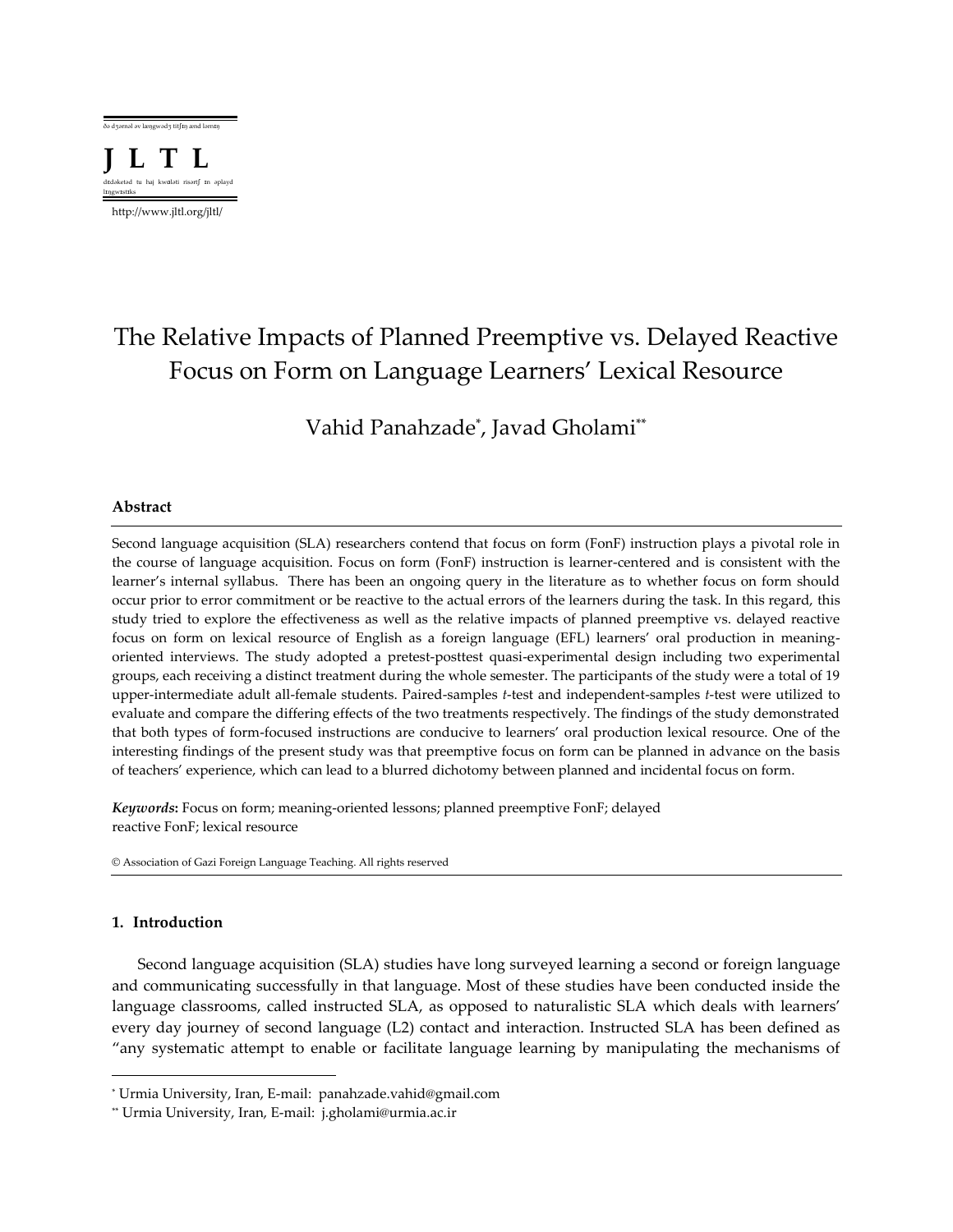learning and/or the conditions under which these occur" (Housen & Pierrard, 2005, p. 3). Traditionally, course design started with the language components and was presented to the learners, one item at a time, in a sequence determined by notions of frequency and difficulty (Long, 1997). Such an approach was named as 'focus on forms' by Long (1988), since it consists of the teaching of discrete grammar points in accordance with a synthetic syllabus. It was learners' task to put those chunks together to use them in communication.

Focus on forms, however, was subjected to much criticism. It was called a one-size-fits-all approach. An alternative was proposed which is named as 'focus on meaning' with a focus on the learner and learning processes. Proponents of focus on meaning believed that first and second language learning are not intentional, but incidental and implicit. Consequently, learners are provided with great amounts of comprehensible input (Long, 1997). However, it suffered from many problems. As long as learners' erroneous language usage caused no communication breakdown, learners' errors were not attended to. Therefore, another approach was sought. Long (1991) put forward the third option, that is, 'focus on form'. He defined it as follows: 'Focus on form…overtly draws students' attention to linguistic elements as they arise incidentally in lessons whose overriding focus is on meaning or communication'(p. 45- 46). Hence, both teacher and learners are engaged in language use communicatively. However, occasions arise when the learners choose to focus on form.

Ellis, Basturkmen and Loewen (2002) distinguished two types of focus on form: planned focus on form and incidental focus on form. The linguistic elements to be focused are pre-determined in planned focus on form. It is not unlike focus on forms instruction inasmuch as a specific form is pre-selected for treatment. However, in incidental focus on form no specific forms are pre-selected and learners or the teacher can opt to attend to various forms while performing the task. Incidental focus on form has been further divided into pre-emptive and reactive focus on form. In pre-emptive focus on form the teacher or learners draw attention to form even though no actual problem in production has arisen (Ellis, Basturkmen & Loewen, 2001). As stated by Loewen (2011), in teacher-initiated preemptive focus on form teacher draws learners' attention to a language item, even though no error in production has occurred. He further adds that teachers may not be highly accurate in predicting which forms learners will have difficulty with and that they may be relying on their intuitions in trying to predict problematic items for the learners. Nevertheless, the main advantage of student-initiated preemptive focus on form is that it attends to the gaps in the students' linguistic knowledge. Reactive focus on form, on the other hand, follows learners' produced utterances containing an actual or perceived error. Accordingly, it provides learners with negative evidence which is called corrective feedback (Ellis et al., 2002). Lyster and Ranta (1997) categorized feedback into the following six different types: (1) Explicit correction, (2) Recasts, (3) Clarification requests, (4) Metalinguistic feedback, (5) Elicitation, and (6) Repetition.

SLA researchers put forth two main reasons in support of the centrality focus on form approach for L2 acquisition. The first is related to the learners` limited working memory capacity and their difficulty in attending to meaning and form at the same time (VanPatten, 1990). The second reason is related to interlanguage development which can only take place if learners attend to form while they are engaged with meaning (Ellis, 2005). Further evidence for focus on form comes from Long's Interaction Hypothesis and Swain's Output Hypothesis. Long (1996) contends that input modified through interaction is important to make input comprehensible and contributes directly to acquisition. On the other hand, Swain (1995) believes that comprehensible input may not be sufficient for certain aspects of L2 acquisition and that comprehensible output may be needed. He asserts that learners must be given the opportunity to test out hypotheses about the target language, and to move the learner from a purely semantic analysis of the language to its syntactic analysis through contextualized and meaningful use of language. Also, Schmidt (1990) believes that since focus on form induces learners to notice linguistic forms in the input, this noticing facilitates the process of interlanguage development. He maintains that noticing is important because acquisition can only occur if learners attend to form consciously in the input.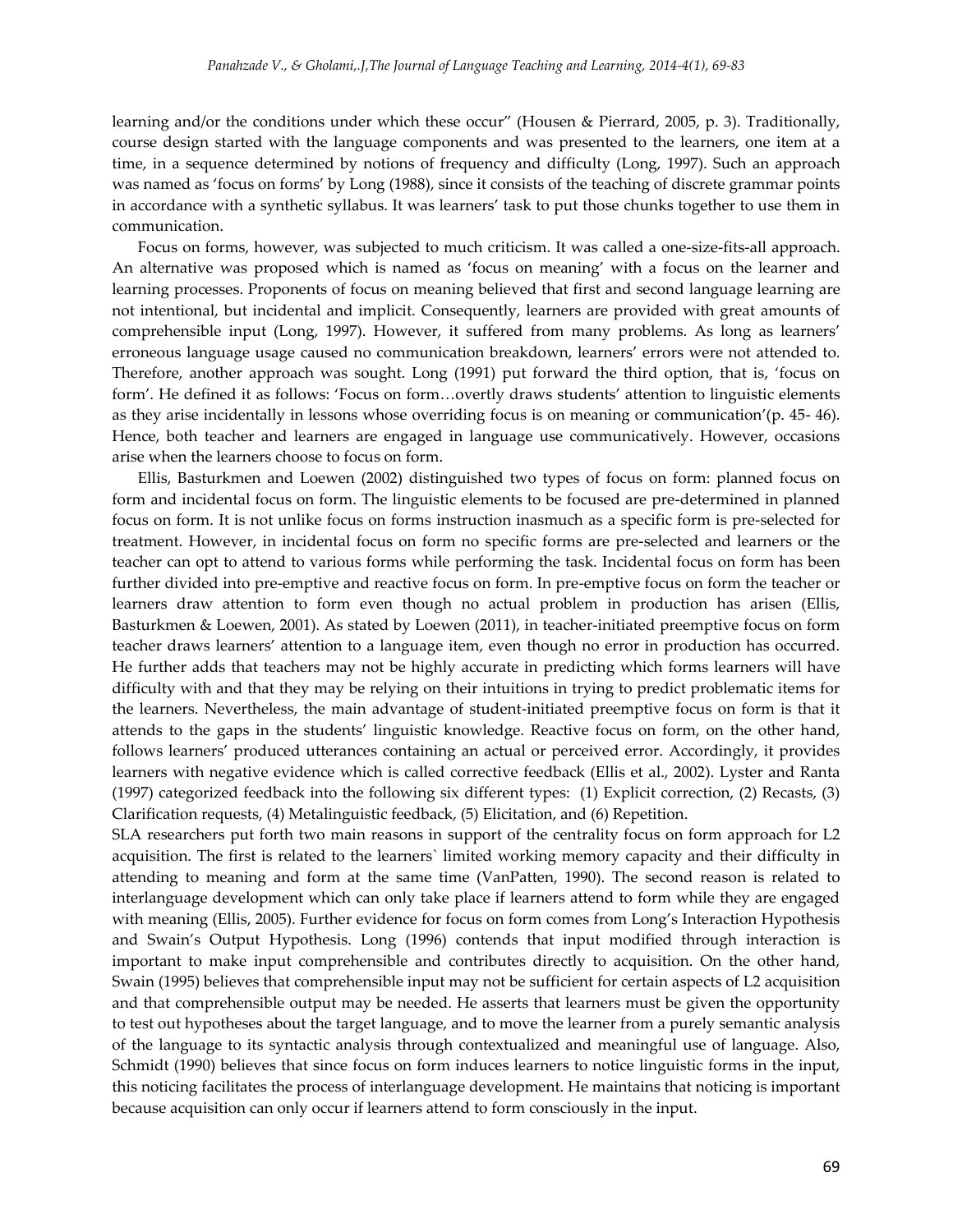Focus on form (FonF) is, therefore, a particularly effective teaching approach and should be introduced to the classroom syllabi. Most of the research on FonF instruction carried out so far centers mainly around reactive focus on form and only a few studies have addressed planned focus on form (e.g. Dabaghi Varnosfadrani & Basturkmen, 2009). Also, most of these studies have sought overall gains of the learners following form-focused treatment. The present study, however, tried to explore the effectiveness and the relative impacts of different form-focused instructions on lexical resource of EFL learners' oral production in meaning-oriented interviews. Furthermore, almost all of the studies in the literature have tried to verify the merits of various form-focused approaches adhering to Ellis et al.'s (2002) dichotomy of focus on form, i.e. planned vs. incidental focus on form. The present study, however, was aimed at obscuring this dichotomy. In other words, it was to reveal that pre-emptive focus on form can be planned in advance on the basis of teachers' experience. Thus, it can lead to a blurred dichotomy between planned and incidental focus on form by proposing that even preemptive focus on form can be planned beforehand by experienced teachers. In order to respond to above-mentioned query, the present study was aimed at exploring the most advantageous focus on form approach by addressing following research questions:

- 1. Does providing planned preemptive focus on form have any significant impact on upperintermediate Iranian female learners' lexical resource in meaning-oriented interviews?
- 2. Does providing delayed reactive focus on form have any significant impact on upperintermediate Iranian female learners' lexical resource in meaning-oriented interviews?
- 3. Is there any significant difference between planned preemptive focus on form and delayed reactive focus on form in terms of their relative impacts on upper-intermediate Iranian female learners' lexical resource in meaning-oriented interviews?

#### **2. Review of the Related Literature**

Planning which is conceptualized as the opportunity to work out task performance before the actual performance, has evolved into an area of inquiry in its own right and "has become a burgeoning area of investigation within task-based learning" (Ortega, 2005, p. 77). To date, there have been a few studies investigating learners' fluency, accuracy and complexity gains following planning. For instance, Foster and Skehan (1996) investigated pre-intermediate learners using personal information exchange, narrative, and decision-making tasks. They found that both complexity and fluency significantly increased but accuracy improved only in two of the tasks. They outlined that planners paused less frequently than nonplanners in all three tasks they investigated. In another study, investigating advanced English learners of Spanish, Ortega (1999) asked them to plan what to say in their oral picture-based narrative task. She found that fluency and complexity of learners' oral productions improved significantly, but accuracy improved only in some measures. Similarly, Yuan and Ellis (2003) made learners plan for content, language, and organization for an oral picture-based narrative task and explored the effects of off-line vs. on-line planning. They concluded that the Chinese EFL learners improved significantly in terms of their oral production complexity and accuracy under both pre-task and on-line planning conditions compared to the no-planning condition. It was also found that pre-task planning group was more fluent and used a greater variety of vocabulary. That is, it improved learners' lexical resource.

In a study by Birjandi and Alipour (2010) which was conducted to compare the effect of individual and group pre-task planning on EFL learners' accuracy and complexity in speaking, 60 intermediate female learners at the first grade of high school were divided in two groups and given the same planning time (two, three, and five minutes depending on the task complexity). However, in one group, the participants carried out the task individually and in the other, they performed in groups of five. After the treatment, the two groups were given a posttest on a narrative task. After the planning time, all students were asked to discuss the task and the accuracy and complexity of their speech were measured. The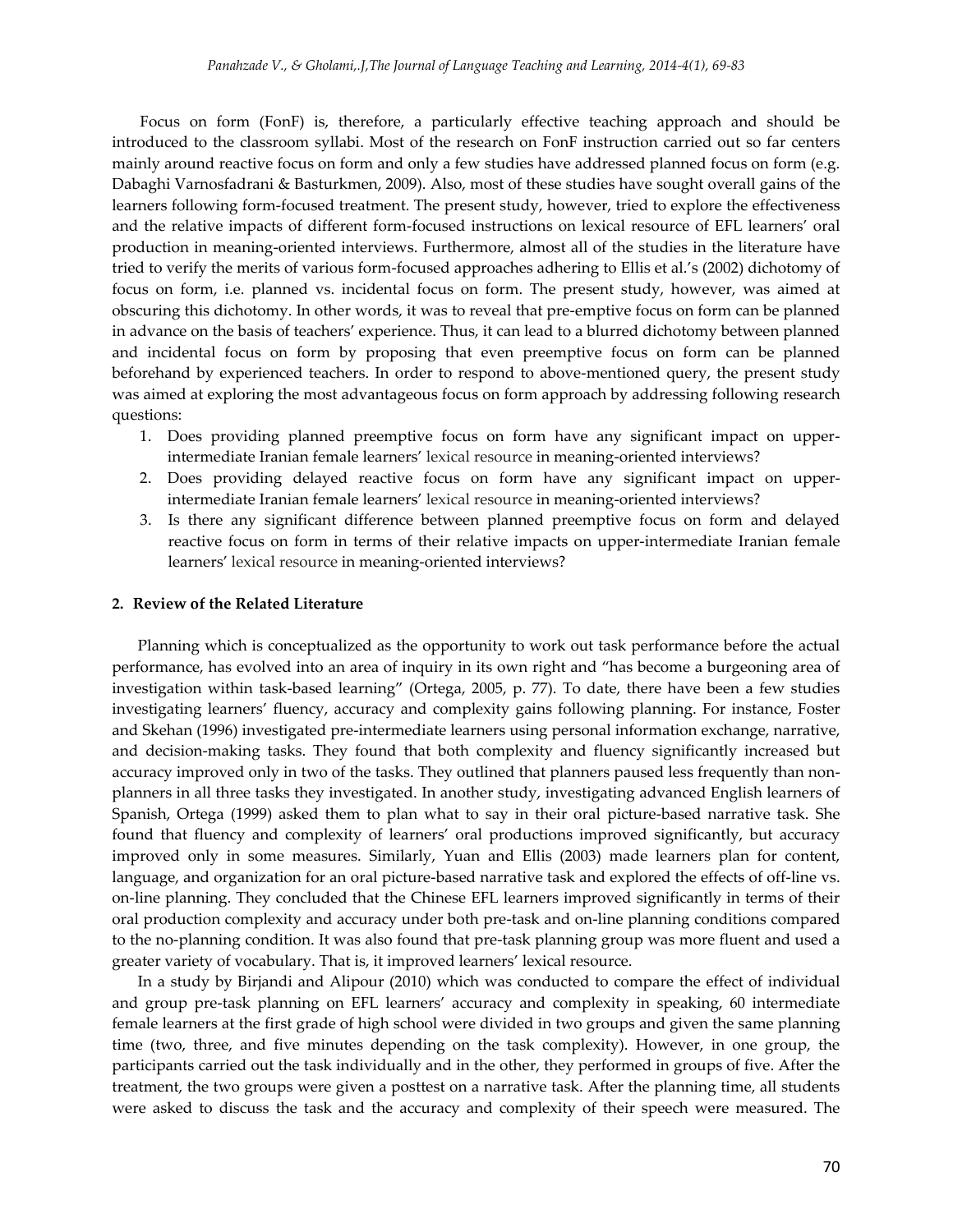results indicated that whereas the individual planning group outperformed the group planning group in terms of speaking accuracy, the group planning learners performed significantly better than the individual planners in terms of complexity. Ahangari and Abdi (2011) also examined the effect of pretask planning on the complexity and accuracy of task-based oral performance of 40 Iranian EFL learners. The results demonstrated the positive effect of pre-task planning on complexity whereas no positive effect was found regarding the accuracy of learners' oral performance. They concluded that providing learners with the opportunity to plan before task performance might help learners produce language which is more complex. Tavares (2011), investigating the effects of pre-task planning on fluency, accuracy and complexity of L2 speech performance, found significant differences in fluency and accuracy. However, differences in complexity were far from achieving significance.

Along the same vein, exploring the impact of three levels of task planning on the accuracy of taskbased oral performance with narrative task types among sixty Iranian EFL learners, Seifoori and Birjandi (2008) found no significant effect on accuracy as a result of pre-task and on-line planning. However, meaningful gains were observed among pre/online planners. Thus, the authors underscored the benefits of mixed planning conditions in enhancing accurate oral performance. Along the same vein, investigating the effect of planned and unplanned focus on form on EFL learners' oral performance, Rahimpour, Salimi, and Farrokhi (2012) reported the mean of accuracy of planned group to be higher than the unplanned one. However, their results did not reveal a statistically significant difference between the two groups.

Altogether, pre-task planning seems to create a context for learners to have the opportunity to map form onto meaning through available linguistic knowledge that is not yet automatized. As Skehan (1996) stated, since pre-task planning reduces the cognitive demand of a task and enables learners to concentrate on the language during the task, it can be effective.

On the other hand, Long (1991) conceptualized that focus on form should be implemented as reactive responses to learners' communication problems. A multitude of studies have been conducted on reactive focus on form, mostly referred to as corrective feedback in the literature. In this regard, Lightbown and Spada (1990) explored the effects of form-focused instruction and corrective feedback in communicative language teaching. Their study comprised of 1000 students in nearly 40 intensive ESL classes. They found that "accuracy, fluency, and overall communicative skills are probably best developed through instruction that is primarily meaning-based but in which guidance is provided through timely formfocused activities and correction in context" (p. 443).

In a study by Dabbaghi (2006), the effects of immediate and delayed error correction on students' oral production with a focus on their pronunciation was investigated. Dabbaghi chose 70 learners for his study randomly and divided them into two groups, the immediate correction group and the delayed correction group. The treatment was done during some sessions and after that a posttest was used. Students' discussions were recorded and then transcribed. Dabbaghi concluded that if teachers are to select one of the two options, that is, immediate or delayed correction, it would be preferable to them to choose delayed correction.

In another study, Dabaghi Varnosfadrani and Basturkmen (2009) provided feedback for upperintermediate adult learners' oral production. They found that explicit correction was significantly more effective than the implicit correction. They suggested a number of reasons for this: (1) explicit correction created more attention, (2) when learners were explicitly corrected on their errors, this created a contrast with the form in their interlanguage, (3) the provision of the correct form in implicit correction may not have been effective because it was less clear to learners what was wrong with their erroneous utterances and without such understanding, hypothesis revision was not possible, and (4) learners most likely perceived the explicit corrections as corrective feedback requiring them to correct their errors whereas this was not the case with the implicit feedback.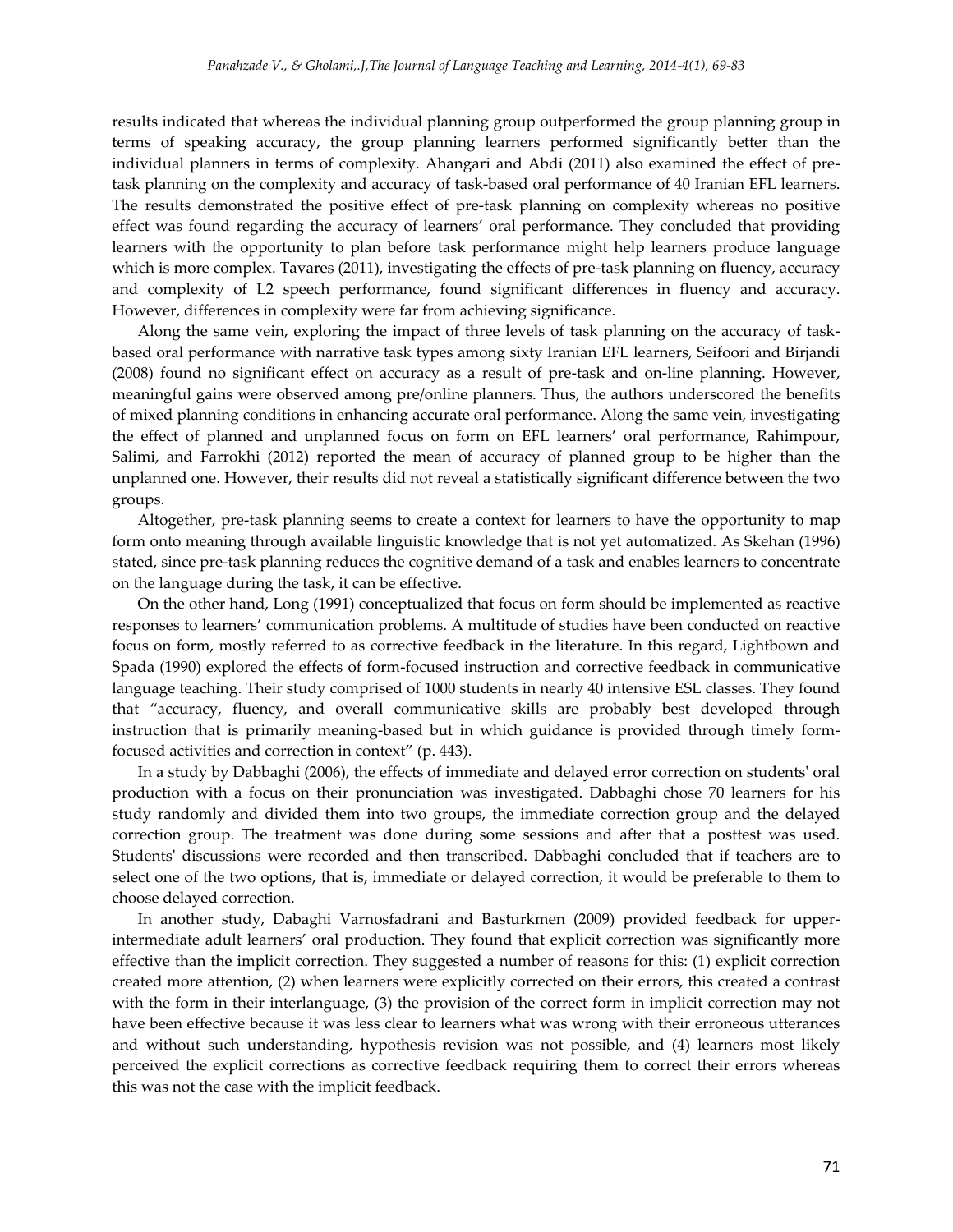Rahimi and Dastjerdi (2012) investigated the effects of two types of error correction, i.e. delayed and immediate error correction, on complexity, accuracy, and fluency of intermediate EFL learners. It was found that delayed error correction had positive effect on fluency and accuracy but not on complexity. As for accuracy, just like fluency, delayed error correction was found to be effective. Unlike fluency and accuracy, complexity did not improve with delayed correction. The reason, the authors discussed, might be the proficiency level of participants in this study. They were all intermediate learners and could not use complex grammatical structures frequently.

Farrokhi and Chehrazad (2012) demonstrated that both experimental groups which received corrective feedback in the study, although a different type of feedback, performed significantly better than the control group in the session 6 which was the last session of oral production and treatment. That is to say, there were significant differences between the oral accuracy of the two experimental groups on the one hand, and the control group on the other hand, in the last session. In other words, there was a significant difference between the oral accuracy of the first experimental group which received recast on the simple past tense errors and that of the control group which received no feedback in the last session. Also, there was a significant difference between the oral accuracy of the second experimental group, which received delayed explicit feedback, and that of the control group in the last session. Farrokhi and Chehrazad concluded that recasts and delayed explicit and metalinguistic treatment both appear to be effective in the improvement of the EFL learners' oral accuracy. Further, the findings indicated that in spite of the differences between the two experimental groups' means during the six sessions of oral production and treatment, these means' differences were not statistically significant. That is, the two feedback types were equally effective in the development of the oral accuracy.

Having reviewed the literature on pre-task planning, it becomes clear that fluency, accuracy, and complexity are important dimensions of second language performance; however, they need to be supplemented by measures of lexical performance. That is, as Skehan (2009) argues, one needs to include lexical performance in measuring leaners' oral production. Therefore, in the present study it was tried to take leaners' lexical performance and resource into consideration.

### **3.Method**

The present study aimed at finding out the effectiveness as well as relative impacts of advance planning and delayed reactive focus on form approaches on Iranian female learners' oral production lexical resource in meaning-oriented interviews. To meet the objectives of this study and to answer the research questions reviewed above, a pre-test post-test quasi-experimental design was adopted. The design of the study comprised two experimental groups with no random selection of participants; however, the classes were randomly assigned to one of the treatment groups.

#### *3.1. Participants*

The participants consisted of 19 EFL upper-intermediate female learners whose age range was 16 to 40 years. The main reason for selecting two all-female classes was that opting for one male and one female class would require taking the sex of the learners into account as another variable to be analyzed. As a result, the researcher decided to carry out the present research study in two single-sex all-female classrooms. The learners were of different linguistic and cultural backgrounds, i.e. they spoke Turkish, Kurdish, and Persian as their mother tongues. They all paid tuition and attended the classes regularly. They were also more or less at the same level of language proficiency in terms of their oral proficiency as demonstrated in the oral interview administered at the beginning of the study.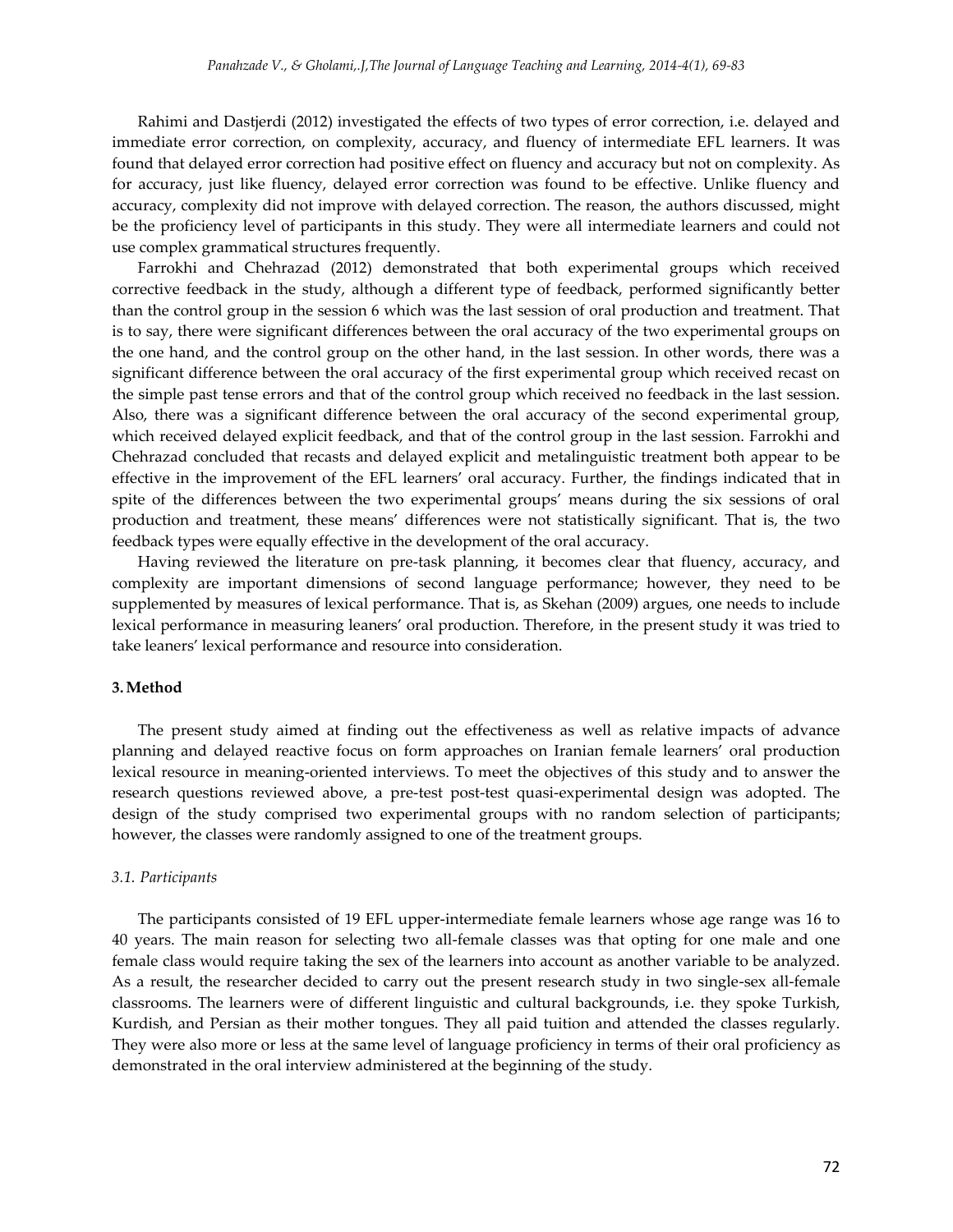## *3.2. Instrument*

In order to assure the comparability of the groups in terms of their oral proficiency, all learners took part in an oral interview before the treatments. The interview was based on IELTS (the International English Language Testing System) speaking practice tests published by University of Cambridge (1996- 2011). The content validity of the tests was approved by two experts holding PhD in TEFL (Teaching English as a Foreign Language). The speaking section of the IELTS Test comprises three parts. Part 1 includes some simple warm-up questions. In this part, which lasts for 4-5 minutes, the examiner introduces him/herself and confirms candidate's identity. The examiner also interviews candidate using verbal questions selected from familiar topic frames. Individual long turn, which is descriptive in nature, appears in part 2. The examiner asks candidate to speak for 1-2 minutes on a particular topic based on written input in the form of a candidate task card and content-focused prompts. The examiner asks one or two questions to round off the long turn. Part 2 last about 3-4 minutes including one minute preparation time. Finally, two-way discussion questions follow in part 3 of the speaking test. The examiner invites the candidate to participate in discussion of a more abstract nature, based on verbal questions thematically linked to Part 2 topic. This part lasts about 4-5 minutes.

Both pre-test and post-test interviews were recorded using a mini-size wireless MP3 recorder. Later, they were scored based on IELTS *speaking band descriptors*- public version (n.d.) published by University of Cambridge. The scoring band ranged from 0 to 9. There were four main constituents of the speaking proficiency as described in IELTS *speaking band descriptors*, namely fluency and coherence, lexical resource, grammatical range and accuracy, and pronunciation. IELTS Speaking Overview- teacher's notes (n.d.) defined lexical resource, which was the focus of the present study, as the range of vocabulary the candidate can use and how clearly meanings and attitudes could be expressed. This included the variety of words used and the ability to get round a vocabulary gap by expressing the idea in a different way.

#### *3.3. Procedure*

In order to assure the comparability of the groups in terms of their oral proficiency, each learner in two groups took part in an oral interview, which was based on IELTS speaking practice tests published by Cambridge University Press, at the beginning of the study. The interviews in each group were carried out by the teacher who was to give learners the treatments of the study. Each interview lasted about 10 minutes. The findings of the interviews acted as their pre-test of the study. The pre-test interviews were recorded and were subsequently scored based on IELTS *speaking band descriptors-* public version explained above.

After taking the pre-test, the participants in both groups received two differing treatments, i.e. *planned pre-emptive focus on form* and *delayed reactive focus on form.* The treatments were given for 10 sessions during the regular 18-session semester of the institute, which lasted for about two and half months. The treatments took about 20-30 minutes during each session.

In the group receiving planned pre-emptive focus on form, the teacher distributed a hand-out to the class each session. Each hand-out contained an IELTS Test Speaking section along with an accompanying page comprising some useful vocabulary, idioms, pronunciation and grammatical hints, and illustrated examples corresponding to each part of the Speaking test. The following is a sample hand-out. As a preinterview language scaffolding activity, learners got the chance to review the hand-out, get their meaning and practice using them in context. Following that, they took turns interviewing each other in pairs while teacher was monitoring their interviews. Afterwards, the teacher interviewed some of the learners randomly.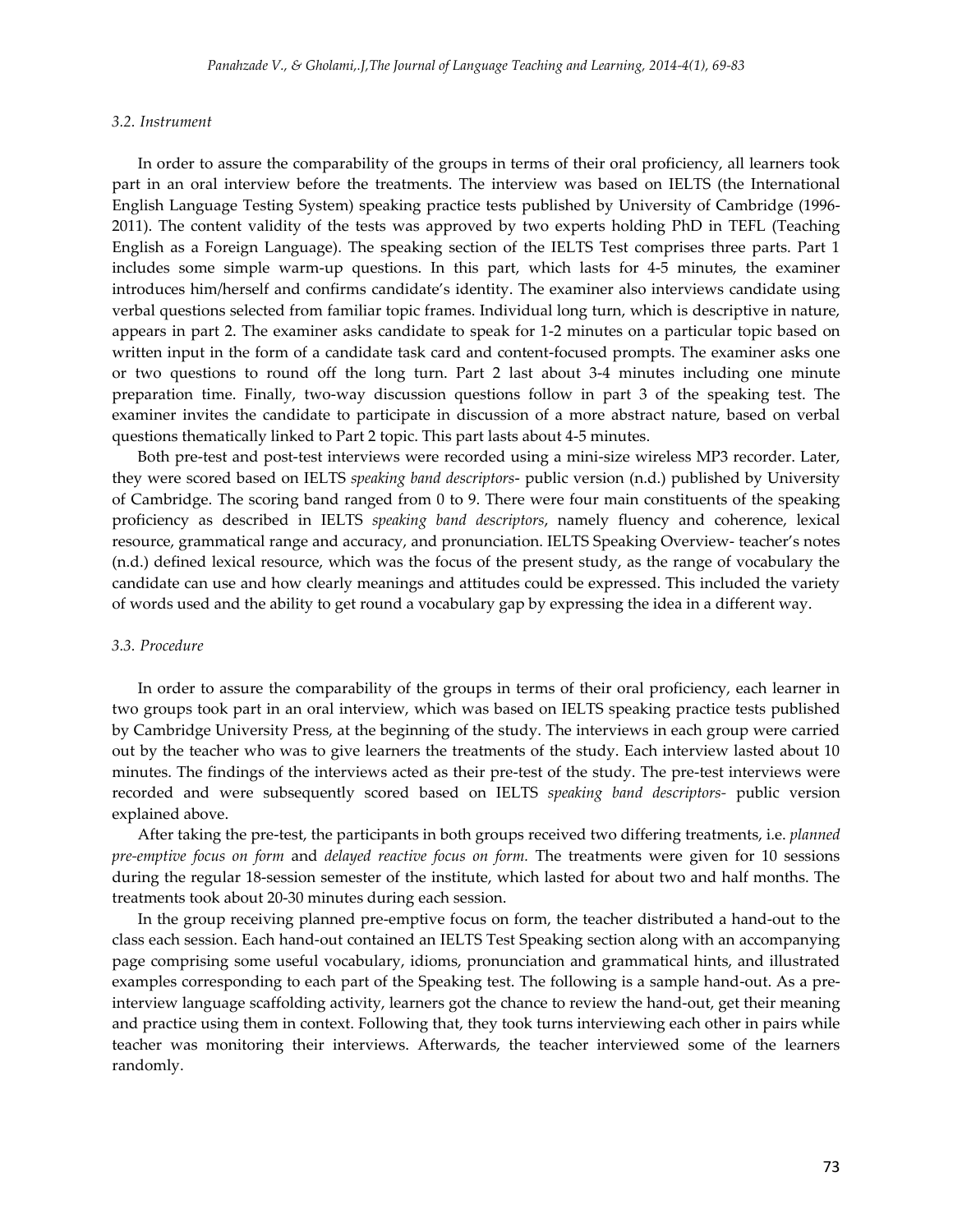# **PART 2**

## **Describe a teacher who influenced you in your education**

You should say: Where you met him/her What subject he/she taught What was special about him/her And explain why this person influenced you so much.

| PART <sub>2</sub>    |         | Adjective : School, university, college, English, history, biology,<br>mathematics, physics, chemistry                                                                                                                   |
|----------------------|---------|--------------------------------------------------------------------------------------------------------------------------------------------------------------------------------------------------------------------------|
| Useful<br>Vocabulary |         | Adjective : competent / `kampitant /, experienced, sympathetic<br>⋗<br>/,simpa`Oetik / , qualified, skilled<br>Noun : self-confidence, tolerance, creativity, courtesy / k3rtasi /,<br>➤<br>concern for others, patience |
| & Collocation        | Teacher | Verb: teach, work with somebody<br><b>Example:</b> She loved <b>working with</b> students./ He was really<br>⋗<br>competent in teaching history. / She had loving concern for all<br>students.                           |

In the group receiving delayed reactive focus on form, there was no planned preemptive languageoriented scaffolding activity. The students were given the same IELTS speaking tests; however, there were no lexical or grammatical hints accompanying them. The learners engaged in dyadic interactions based on the speaking questions and practiced offering corrective feedback to one another at the end of one complete interview which lasted between 6-8 minutes. Following their dyadic interview practice, the teacher interviewed some learners randomly and noted down non-target-like utterances in terms of vocabulary, grammar, and pronunciation in his notebook. The teacher was also asked by the researcher not to interrupt the interviewees on the spot and the corrective feedback was just limited to postinterview phase. He, therefore, provided delayed reactive focus on form at the end of each interview based on his notes.

Following the completion of the aforementioned treatment, a post-test was administered at the end of the semester to both groups to evaluate the effectiveness as well as the impacts of the different interview practices, i.e. planned preemptive vs. delayed reactive focus on form, in terms of learners' oral production lexical resource. The post-test questions were parallel with the pre-test ones utilizing IELTS speaking practice tests. Both pre-test and post-test interviews were carried out by the two teachers giving learners the treatments of the study. Each interview lasted about 10 minutes. They were recorded and were subsequently scored based on IELTS *speaking band descriptors*- public version explained above.

## *3.4. Data Analysis*

In order to find out the effectiveness of the planned preemptive focus on form and delayed reactive focus on form, both groups were interviewed at the end of the semester using IELTS speaking practice tests which were closely analogous to the pre-test ones. Paired-samples *t*-test was used to find significant effects of both treatments. Also, to obtain the relative impacts of planned preemptive focus on form and delayed reactive focus on form, independent-samples *t*-test was utilized to compare the differing effects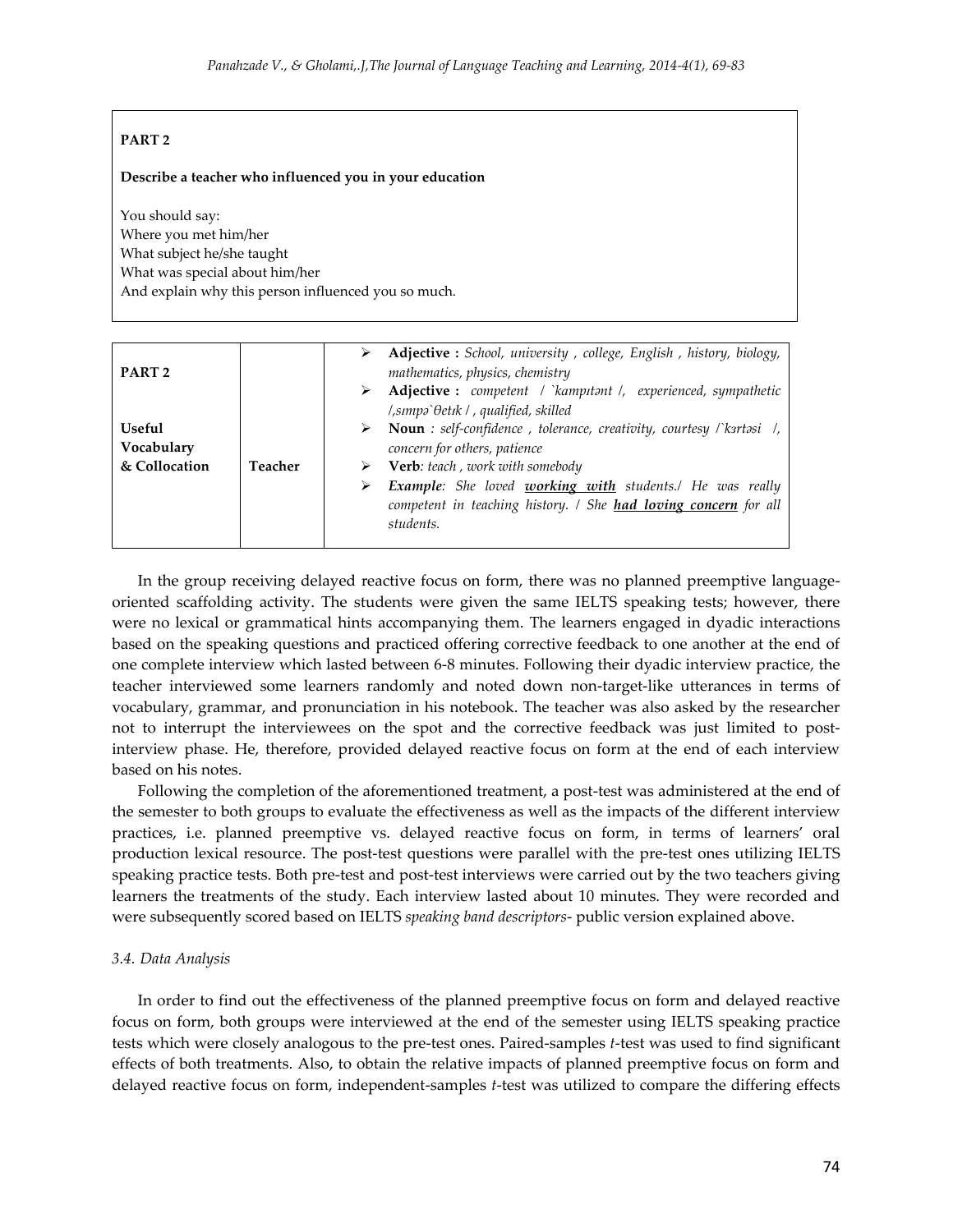of two treatments on learners' lexical resource. Statistical Package for Social Sciences (SPSS) software was used for the data analysis.

Furthermore, to make sure whether scoring procedure was reliable enough to be coded just by a single researcher, another MA candidate, who was already briefed on the study, its objectives, and data analysis procedure, scored 10 percent of the data to establish inter-rater reliability. A correlation coefficient of .97 was found between the two raters, which indicated the reliability of the scoring procedure.

## **4. Results**

The three research questions are addressed in this section, and the findings of the study are reported. However, before proceeding with the research questions, the findings of the pre-test interviews are presented.

#### *4.1. Pre-test Interview*

In order to assure the homogeneity of groups in terms of their oral proficiency, the learners were given an interview each as the pre-test of the study. The descriptive results of the pre-test are given below.

#### **Table 1**. Descriptive results of the pre-test

| <b>Group Statistics</b> | FonF Treatment |                                        | N       | Mean             | Std.<br>Deviation |
|-------------------------|----------------|----------------------------------------|---------|------------------|-------------------|
|                         | Pretest        | Planned Preemptive<br>Delayed Reactive | 9<br>10 | 3.9722<br>3.8000 | .80472<br>.82327  |

As can be seen in Table 1, the means of both groups are very close. It seems that there was not any significant difference between the means of the two groups. To ascertain that there was no significant difference between the means and to assure the comparability of the groups, an independent-samples *t*test was run in SPSS 18. As it is demonstrated in Table 2, the result of Levene's Test for Equality of Variances showed a non-significant value of (.906). That is, the assumption of equal variances has not been violated, and the first line of Table should be used in reporting the results. The Sig. (2-tailed) value of (.651) denotes that the difference between the groups was not significant. In other words, there was no significant difference between the groups with regards to their oral proficiency at the beginning of the study, *t* (17) = .460, *p*= .651 (two-tailed).

The results of the pre-test interview demonstrated that the two intact classes used in the present study were homogeneous in terms of their oral proficiency. That is to say, there were no significant differences between the groups at the beginning of the study. Thus, it would be possible to attribute any differences at the end of the study to the effects of the treatments. The following sections are presenting the descriptive as well as inferential results on the effectiveness of the two treatments in improving learners' oral proficiency fluency and coherence.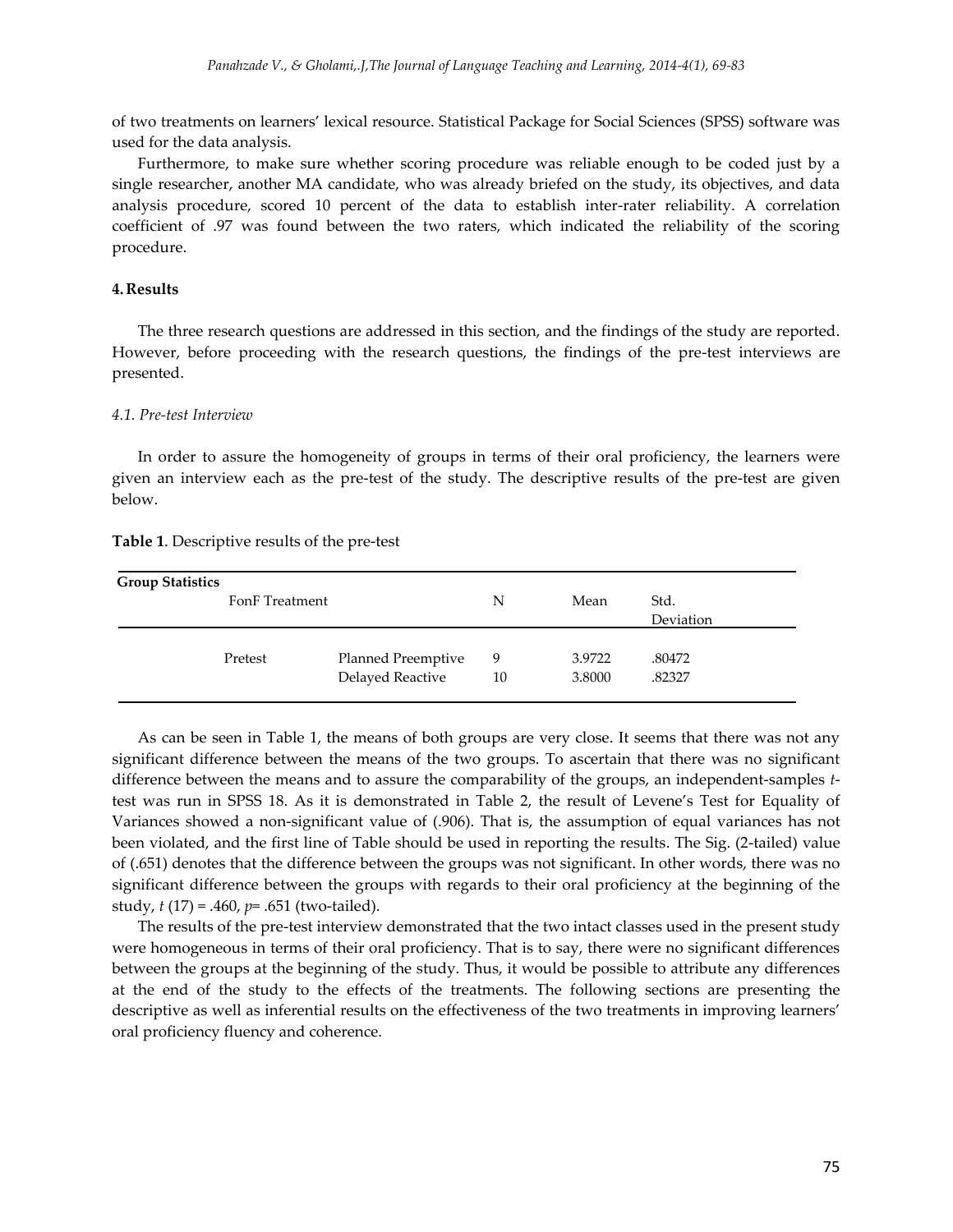# **Table 2**. Results of the independent-samples t-test

|         | <b>Independent Samples Test</b>   |                                                   |      |                  |                              |                 |
|---------|-----------------------------------|---------------------------------------------------|------|------------------|------------------------------|-----------------|
|         |                                   | Levene's Test for<br><b>Equality of Variances</b> |      |                  | t-test for Equality of Means |                 |
|         |                                   | $\boldsymbol{\mathrm{F}}$                         | Sig. | $\boldsymbol{t}$ | df                           | Sig. (2-tailed) |
| Pretest | Equal<br>variances<br>assumed     | .014                                              | .906 | .460             | 17                           | .651            |
|         | Equal<br>variances not<br>assumed |                                                   |      | .461             | 16.867                       | .651            |

# *4.2. Effectiveness of Planned Preemptive FonF on Lexical Resource*

The objective of the first research question was to explore the effectiveness of providing upperintermediate female learners with planned preemptive focus on form on their lexical resource. As can be shown in Table 3, there is a substantial difference between the means of pre-test and post-test. In other words, the mean of the post-test was greater than the pre-test one. It seems that learners' lexical resource in their oral production improved greatly following planned preemptive focus on form instruction. The descriptive results are given below.

**Table 3**. Descriptive results of the planned preemptive on lexical resource

| <b>Paired Samples Statistics</b> |       |                |  |
|----------------------------------|-------|----------------|--|
|                                  | Mean  | Std. Deviation |  |
| Lexical Resource Pretest         | 3.778 | .8333          |  |
| Lexical Resource Posttest        | 5.833 | .6124          |  |

In order to find a statistical difference between the means of the pre-test and post-test, a pairedsamples *t*-test was run. The results of the *t*-test (Table 4) revealed a significant difference between the means of pre-test and post-test, *t* (8) = -9.717, *p* = .000 (two-tailed).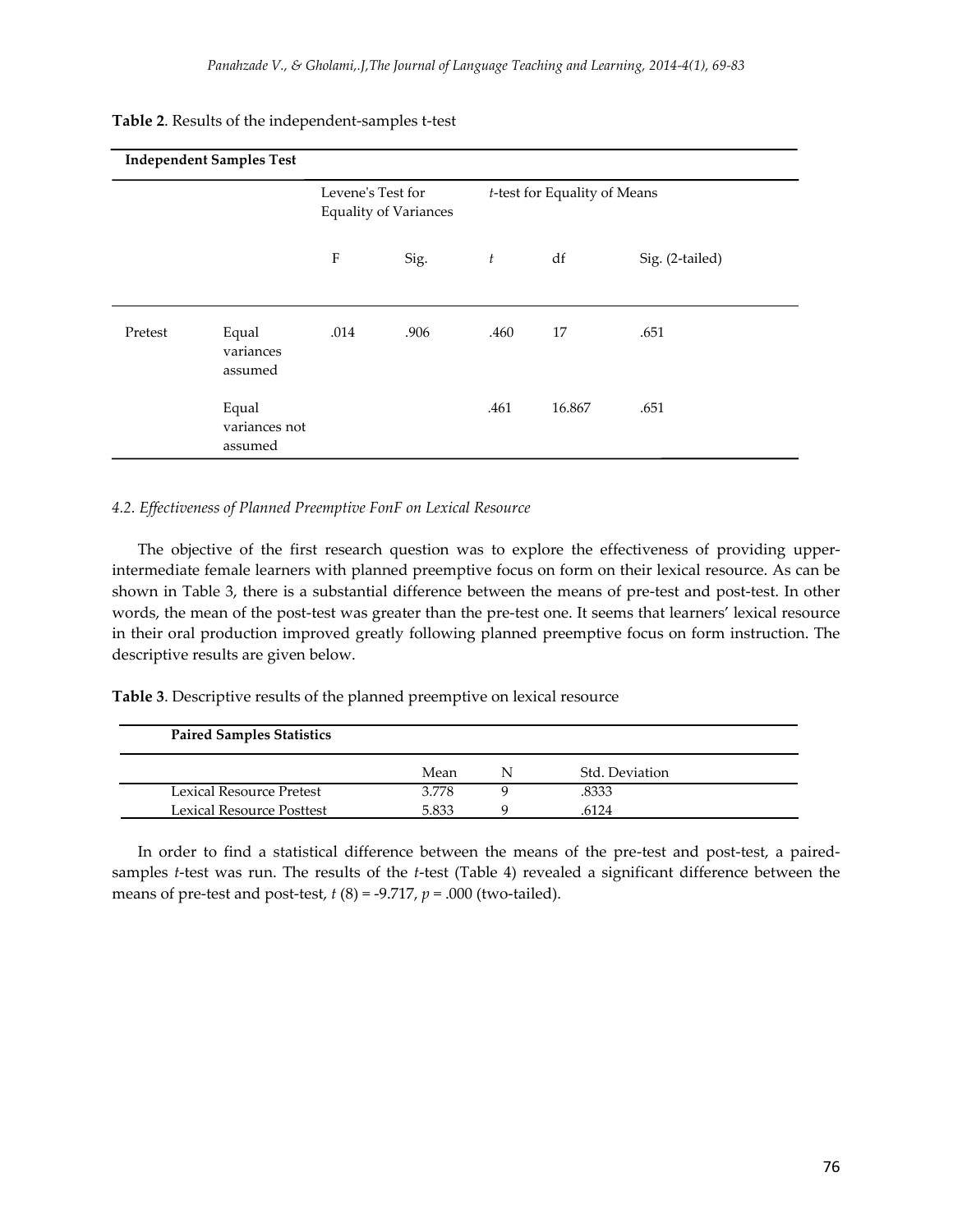| <b>Paired Samples Test</b>                                                                                |      |                   |        |    |                       |  |  |
|-----------------------------------------------------------------------------------------------------------|------|-------------------|--------|----|-----------------------|--|--|
|                                                                                                           | Mean | Std.<br>Deviation | t      | df | Sig. $(2-$<br>tailed) |  |  |
| Lexical<br>Resource -2.0556<br>Lexical<br>Pretest<br>$\overline{\phantom{a}}$<br><b>Resource Posttest</b> |      | .6346             | -9.717 | 8  | .000                  |  |  |

**Table 4**. Results of paired-samples t-test of planned preemptive on lexical resource

As Table 4 shows, providing upper-intermediate female learners with planned preemptive focus on form proved to be beneficial in terms of their oral production lexical resource.

## *4.3. Effectiveness of Delayed Reactive FonF on Lexical Resource*

The second research question of the present study sought to explore the effectiveness of providing upper-intermediate female learners with delayed reactive focus on form on their lexical resource. Table 5 reveals that there is a considerable difference between the means of pre-test and post-test. In other words, the mean of post-test exceeds that of pre-test. Thus, it could be inferred that providing delayed reactive focus on form can improve learners' lexical resource. The descriptive results are given below.

**Table 5.** Descriptive results of delayed reactive on lexical resource

| <b>Paired Samples Statistics</b> |       |    |           |  |  |  |  |
|----------------------------------|-------|----|-----------|--|--|--|--|
|                                  | Mean  | N  | Std.      |  |  |  |  |
|                                  |       |    | Deviation |  |  |  |  |
| Lexical Resource Pretest         | 3.700 | 10 | .8233     |  |  |  |  |
| Lexical Resource Posttest        | 5.750 | 10 | .6346     |  |  |  |  |
|                                  |       |    |           |  |  |  |  |

To answer the question in statistical terms, a paired-samples *t*-test was run. As can be seen in Table 6, there is a significant difference between the means of pre-test and post-test,  $t(9) = -9.462$ ,  $p = .000$  (twotailed).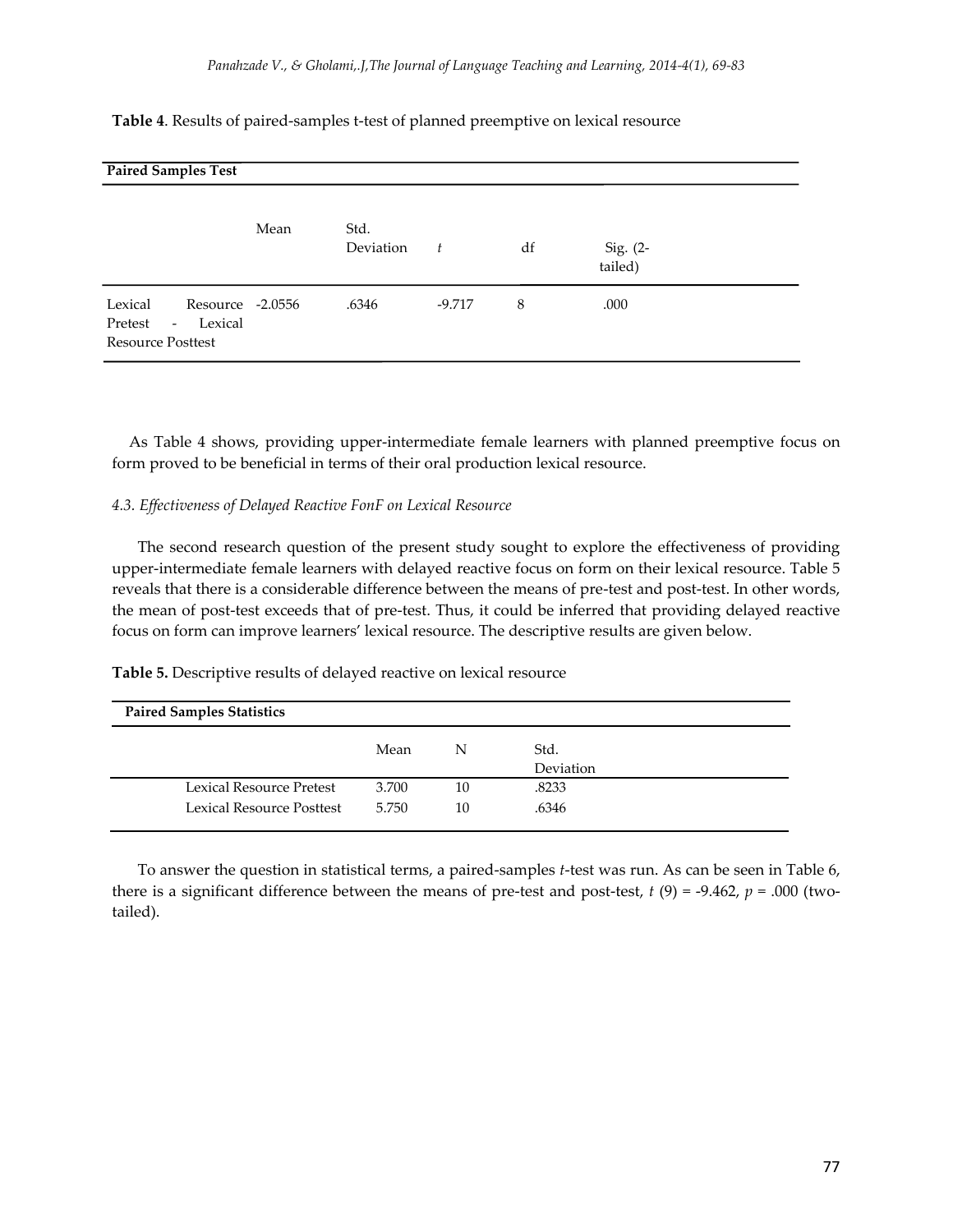| <b>Paired Samples Test</b>                                                                        |                           |                   |          |    |                     |  |  |
|---------------------------------------------------------------------------------------------------|---------------------------|-------------------|----------|----|---------------------|--|--|
|                                                                                                   | <b>Paired Differences</b> |                   |          |    |                     |  |  |
|                                                                                                   | Mean                      | Std.<br>Deviation | ŧ.       | df | Sig. (2-<br>tailed) |  |  |
| Lexical<br>Resource<br>Lexical<br>Pretest<br>$\overline{\phantom{a}}$<br><b>Resource Posttest</b> | $-2.0500$                 | .6852             | $-9.462$ | 9  | .000                |  |  |

## **Table 6.** Results of paired-samples t-test of delayed reactive on lexical resource

As it was demonstrated, the results of the posttest outweighed those of pre-test in terms of learners' oral production lexical resource. Thus, providing upper-intermediate female learners with delayed reactive focus on form proved to be effective on their lexical resource.

## *4.4. Planned Preemptive vs. Delayed Reactive FonF on Lexical Resource*

The final research question of the present study aimed at exploring the relative impacts of planned preemptive focus on form and delayed reactive focus on form on upper-intermediate female learners' lexical resource. Table 7 demonstrates that there is not much difference between the means of two groups. That is, both planned preemptive and delayed reactive focus on form practices yielded similar results. Thus, it seems that both types of treatment contribute to improvement in oral production lexical resource on the part of learners. The descriptive results are given below:

**Table 7**. Descriptive results of planned preemptive vs. delayed reactive on lexical resource

| <b>Group Statistics</b>   |                                        |         |                |                   |  |  |
|---------------------------|----------------------------------------|---------|----------------|-------------------|--|--|
|                           | FonF Treatment                         | N       | Mean           | Std.<br>Deviation |  |  |
| Lexical Resource Posttest | Planned Preemptive<br>Delayed Reactive | 9<br>10 | 5.833<br>5.750 | .6124<br>.6346    |  |  |

To answer the question statistically, an independent-samples *t*-test was run. As it is shown in Table 8, the result of Levene's Test for Equality of Variances showed a non-significant value of (.749). That is, the assumption of equal variances has not been violated, and the first line of Table should be used in reporting the results. The Sig. (2-tailed) value of .775 denotes that the difference between the groups was not significant, *t* (17) = .291, *p* = .775 (two-tailed).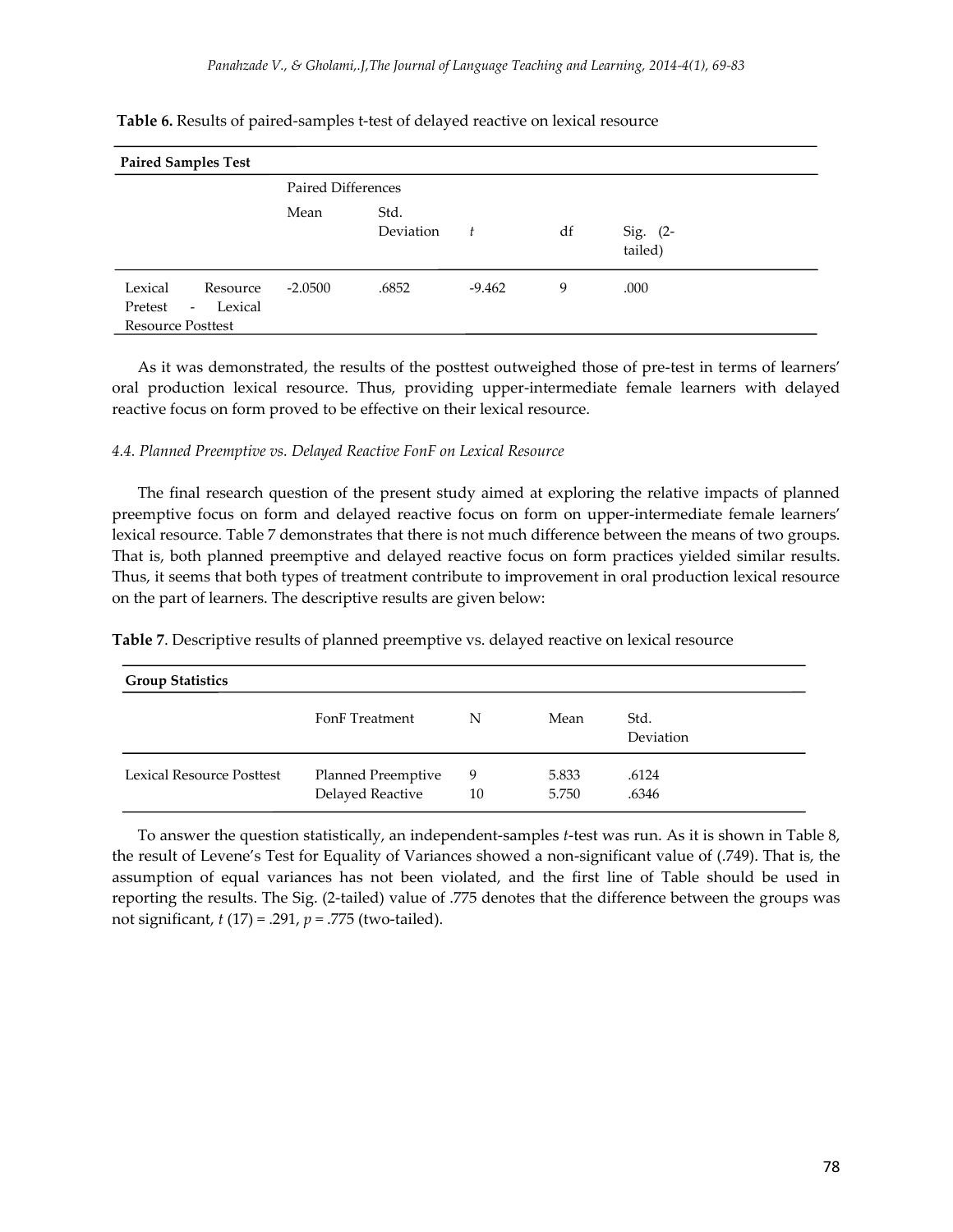| <b>Independent Samples Test</b> |                                   |                                                  |      |                              |        |                           |  |  |
|---------------------------------|-----------------------------------|--------------------------------------------------|------|------------------------------|--------|---------------------------|--|--|
|                                 |                                   | Levene's Test for<br>Equality<br>of<br>Variances |      | t-test for Equality of Means |        |                           |  |  |
|                                 |                                   | F                                                | Sig. | t                            | df     | Sig.<br>$(2 -$<br>tailed) |  |  |
| Lexical<br>Resource<br>Posttest | Equal<br>variances<br>assumed     | .106                                             | .749 | .291                         | 17     | .775                      |  |  |
|                                 | Equal<br>variances<br>not assumed |                                                  |      | .291                         | 16.903 | .775                      |  |  |

**Table 8.** Results of independent-samples t-test of planned preemptive vs. delayed reactive on lexical resource

As can be seen in the table above, both planned preemptive and delayed reactive focus on form treatment were effective in improving upper-intermediate learners' oral production lexical resource.

# **5. Discussion**

The objective of the first research question was to explore the effectiveness of providing upperintermediate female learners with planned preemptive focus on form on their lexical resource. The results revealed a significant difference between the means of pre-test and post-test. That is to say, providing upper-intermediate female learners with planned preemptive focus on form proved to be beneficial in terms of their oral production lexical resource. The effectiveness of planned preemptive focus on form on improving upper-intermediate female learners' lexical resource was also found in the study by Sangarun (2005). Sangarun found that form-focused instructions, namely focus on vocabulary, transitional words or phrases, and grammar, led to significantly more lexical form planning than the other types of pre-task instruction.

This finding of the present study, however, runs counter to the finding of Nakakubo (2011). In a study of Japanese intermediate and high-intermediate university learners, Nakakubo demonstrated that the participants without a pre-task planning opportunity produced narrative stories with a greater variety of vocabulary than those who planned before the task. One explanation for such discrepancy can be the tradeoff effect between lexical complexity and accuracy. That is, finding statistically significant negative correlation between lexical complexity and global accuracy regarding pre-task planning, Nakakubo suggested that L2 learners tend to pay attention to either lexical complexity or accuracy. The tradeoff effect between lexical complexity and accuracy was also claimed by Yuan and Ellis (2003). They found that the while pre-task planners had high lexical complexity, their grammatical accuracy was lower. On the other hand, on-line planners showed more accurate production, but less lexical complexity.

Giving learners the opportunity to rehearse their oral performance in dyadic interactions with their pairs prior to the main task seems to be beneficial to their oral production. In other words, 'linguistic scaffolding' prior to engaging in the main task, which triggers a range of strategic, metalinguistic, and metacognitive behaviors (Ortega, 2005), may be advantageous for EFL learners. In the researcher's view, preemptive focus on form planning is, in fact, beneficial to language teachers as well. Teachers are often at pains to help their students speak at length without undue hesitation and interruption. That is, due to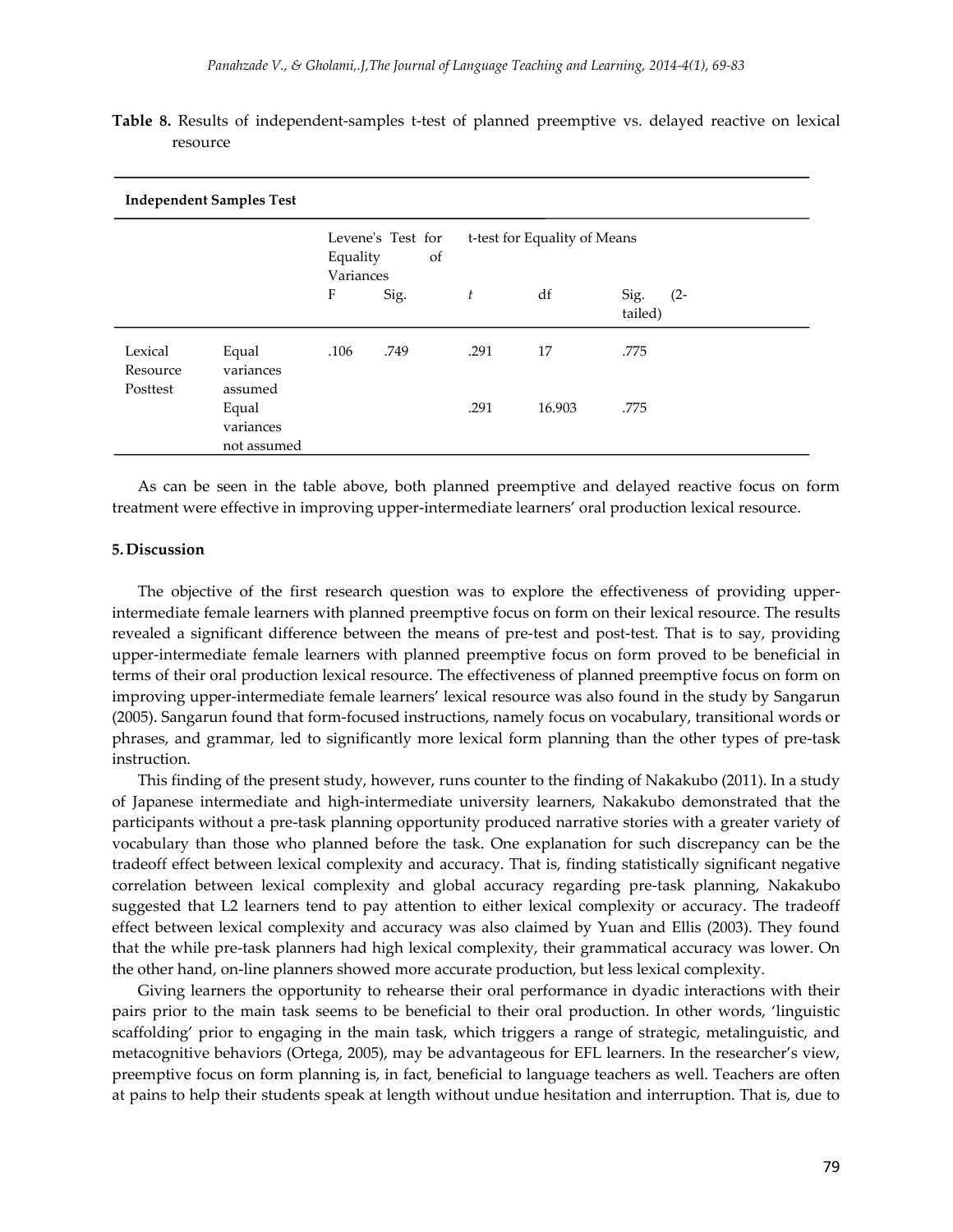their limited working memory capacity (VanPatten, 1990), learners experience difficulty in attending to meaning and form at the same time during meaning-focused activities. Planned preemptive focus on form, however, by offering the opportunity to practice the forms beforehand, provides learners with appropriate linguistic support to speak interminably and focus on communicating meaning. Thus, as discussed above, by equipping their learners with necessary linguistic support planned prior to task based on their experience, teachers can grasp the chance to become involved in the interaction with the learners.

Overall, as mentioned earlier, most of the studies in the literature have tried to verify the merits of various form-focused approaches adhering to Ellis et al.'s (2002) dichotomy of focus on form, namely planned vs. incidental focus on form. The findings of the present study, however, demonstrated that even preemptive focus on form can be planned in advance on the basis of teachers' experience. That is to say, Ellis et al.'s dichotomy can get blurred by preemptive focus on form planning prior to task performance by experienced teachers.

The objective of the second research question was to explore the effectiveness of providing upperintermediate female learners with delayed reactive focus on form on their lexical resource. A significant improvement was found in learners' lexical resource. In other words, providing upper-intermediate female learners with delayed reactive focus on form proved to be beneficial on their lexical resource.

It is implied that language teachers need to be aware of the suitable timing for the provision of feedback in the classroom. That is to say, during meaning-oriented activities, it is of paramount importance to take care of the timing of the error correction, so that learners would remain motivated to interact. Some language teachers subscribe to the immediate correction position. That is, they believe that learners' errors should be corrected immediately. Still, others believe that learners should not be interrupted during meaning-oriented activities when the aim of learning a language is to promote learners to speak at length. Delayed correction seems to be an appropriate technique in this regard.

With regards to the final research question of the present study, which aimed at exploring the relative impacts of planned preemptive focus on form and delayed reactive focus on form on upper-intermediate female learners' lexical resource, the difference between the groups was found to be non-significant. In other words, both planned preemptive and delayed reactive focus on form treatment were effective in improving upper-intermediate learners' oral production lexical resource.

In researcher's view, lack of significant difference between planned preemptive and delayed reactive focus on form practices was a surprising finding. In other words, it was expected that by incorporating more lexical items in pre-task stage, learners in planned preemptive FonF group would outperform their counterparts in delayed reactive FonF group. That is, by activating "preexisting knowledge structures stored in the mind" (Nassaji, 2002, p. 444), planned preemptive FonF was deemed to be more advantageous to EFL learners. Further, with regards to learners' oral production lexical resource, planned preemptive FonF was expected to lead learners to incorporate new forms in their speech and speak without undue hesitation. However, similar effectiveness of both treatments implied that both kinds of 'linguistic scaffolding', whether prior to task performance or following it, have equally favorable effects on upper-intermediate EFL learners' oral production.

## **6. Conclusion**

The present study sought to explore the overall as well as the relative effectiveness of planned preemptive vs. delayed reactive focus on form practices in two EFL upper-intermediate female classes. It was found that both types of focus on form practices are conducive to learners' oral production lexical resource. The findings of the present research study may contribute to the line of research on negative evidence and particularly the incidental focus on form as a major type of negative evidence that can be provided to the learners especially in the EFL context. As mentioned earlier, most of the studies in the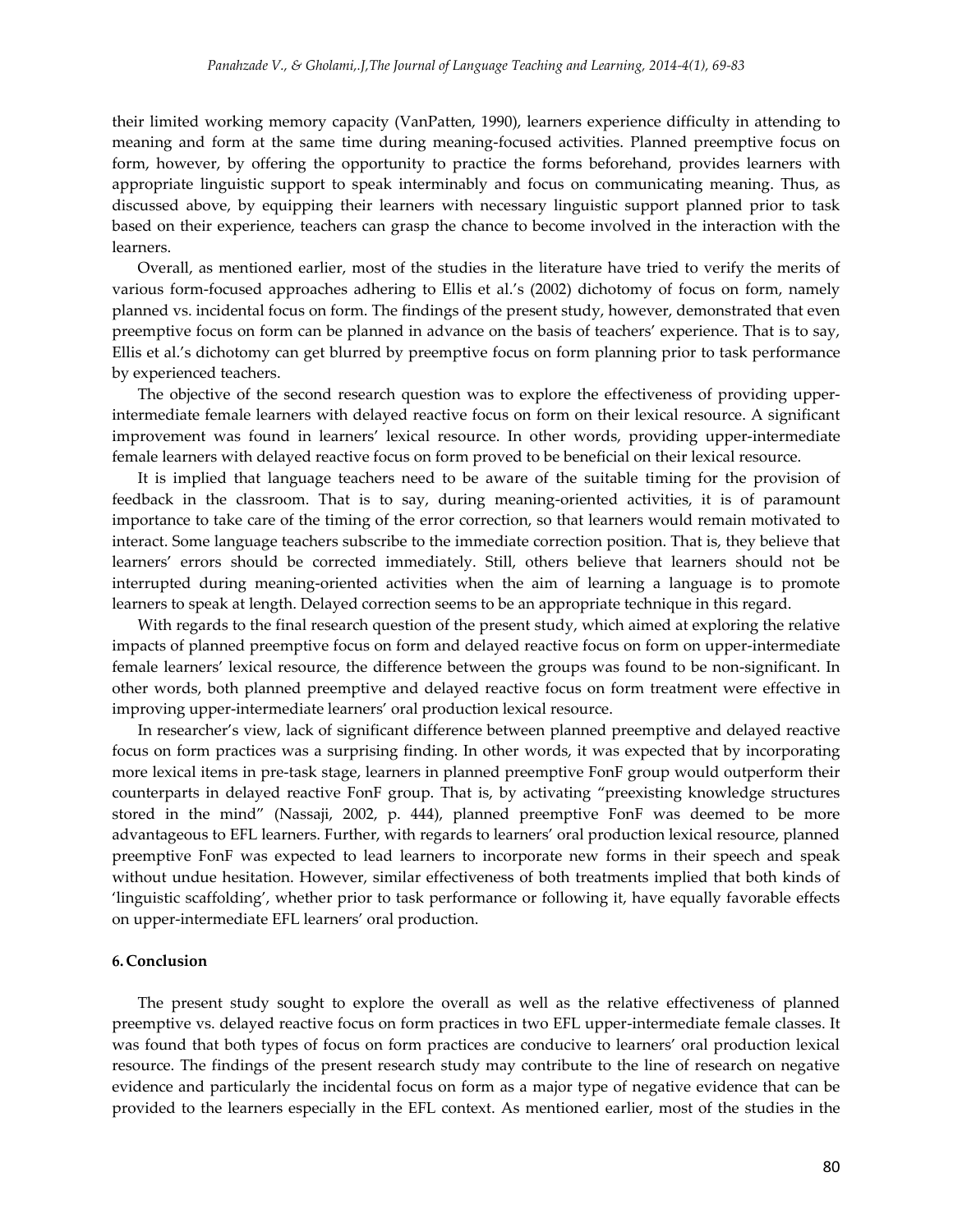literature have tried to verify the merits of various form-focused approaches adhering to Ellis et al.'s (2002) dichotomy of focus on form, namely planned vs. incidental focus on form. The findings of the present study, however, demonstrated that even preemptive focus on form can be planned in advance on the basis of teachers' experience. That is to say, Ellis et al.'s dichotomy can get blurred by preemptive focus on form planning prior to task performance by experienced teachers.

In spite of the conclusions drawn here regarding the potential value of planned preemptive and delayed reactive focus on form, there were several factors posing limitations on the generalizability of the present study. Firstly, the data for the present study was derived from a sample of 19 EFL upperintermediate language learners in two distinct intact classes. It is obvious that more transparent results on the effectiveness of both types of focus on form implementations would have been obtained with more intact classes. In addition, another limitation of the study was the amount and duration of the treatments. Both kinds of treatments were implemented for 10 sessions each. However, it would refine the findings of the study if there were more sessions of treatments. Still, another limitation of this study concerns the learners' level of proficiency and age. The participants of this study were all-female EFL learners with different L1 backgrounds, in upper-intermediate proficiency level, and with an age range of 16 and 40 years. Therefore, the findings should be interpreted cautiously in generalizing the results to other proficiency levels (elementary or advanced), other age groups (adolescents or children), or other contexts and language settings (ESL settings). Therefore, the current study calls for further investigations in this field to examine the effectiveness of planned preemptive and delayed reactive focus on form practices in different proficiency levels, with different age ranges, or in other contexts which might result in different findings from the ones reported in this study.

### **Biodata**

Vahid Panahzade is doing his M.A. in TEFL/TESOL at Urmia University, Iran. He has been teaching English for more than four years in language schools in Urmia. His main research interests include: Focus on form (FonF), Computer-assisted Language Learning (CALL) and Pragmatics.

Javad Gholami holds a PhD in TEFL/TESOL from Tabriz University, Iran. Since 2008, he has been lecturing and researching at Urmia University, Iran. His main research interests include: Focus on form (FonF) and English for Specific Purposes (ESP).

#### **References**

- Ahangari, S. & Abdi, M. (2011). The effect of pre-task planning on the accuracy and complexity of Iranian EFL learners' oral performance. Proceedings of the International Conference on Education and Educational Psychology*, Procedia, 29*, 1950- 1959.
- Birjandi, P. & Alipour, S. (2010). Comparing the effect of individual and group pre-task planning on EFL learners' accuracy and complexity in speaking. *JELS, 1*(4), 1-22.

Cambridge practice tests for IELTS (Vols. 1-8) (1996-2011). Cambridge, UK: Cambridge University Press.

Dabaghi Varnosfadrani, A. & Basturkmen, H. (2009). The effectiveness of implicit and explicit error correction on learners' performance. *System, 37*(1), 82-98.

Dabbaghi, A. (2006). A comparison of the effects of implicit/explicit and immediate/delayed corrective feedback on learners' performance in tailor-made tests. Unpublished Ph.D. Dissertation, the University of Auckland.

Ellis, R. (2005). Planning and task-based performance: theory and research. In R. Ellis (Ed.), *Planning and task performance in a second language* (pp. 4-34). Philadelphia, PA: John Benjamins.

Ellis, R., Basturkmen, H., & Loewen, S. (2001). Pre-emptive focus on form in the ESL classroom. *TESOL Quarterly*, *35*(3), 407-432.

Ellis, R., Basturkmen, H., & Loewen, S. (2002). Doing focus on form. *System, 30*(4), 419-432.